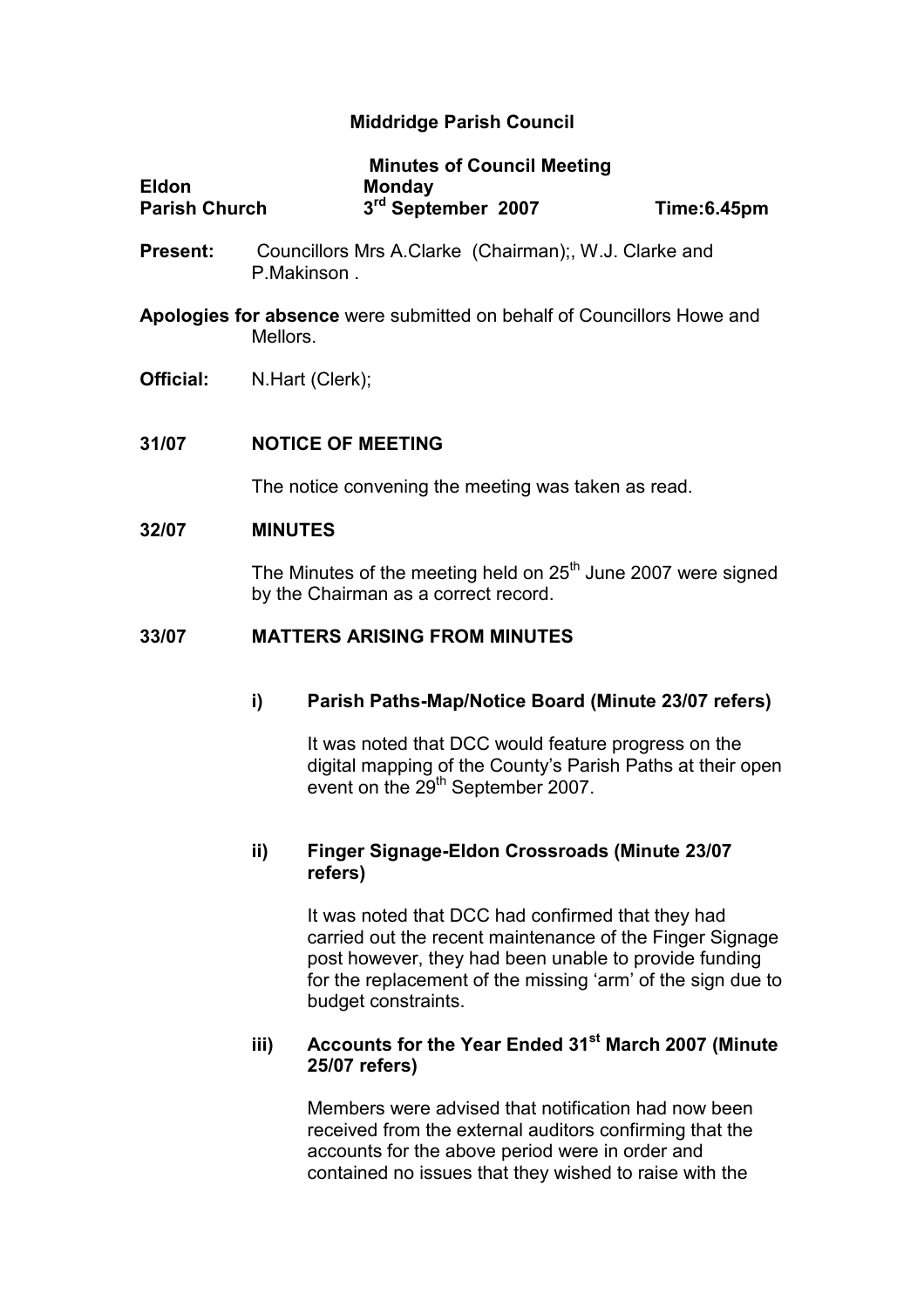Parish Council. An appropriate notice to this effect had therefore been displayed at the Village Hall.

RESOLVED that the decision of the external auditors regarding the Parish Council accounts for the period ended 31<sup>st</sup> March 2007, be accepted.

### iv) Eden Grove-Tarmac Works (Minute 29/07 refers)

It was requested that DCC confirm the completion date for the remainder of tarmac works at Eden Grove.

### v) Proposed Disposal of Allotments (Minute 29/07 refers)

It was noted that DCC had advised that there had been no further progress regarding the proposed disposal of the allotments at Middridge; which had first been suggested over a year and a half ago.

It was suggested that; in the interests of best protecting the current users of the site; and in an effort to secure the long term stability of the site, this Council formally request that DCC consider investing the responsibility as allotment authority to Middridge Parish Council.

RESOLVED that the Parish Clerk write to DCC to formally request that they consider investing the responsibility as allotment authority to Middridge Parish Council for the management and ownership of this particular allotment site.

## 34/07 ACCOUNTS FOR PAYMENT

Members considered a schedule of Accounts for Payment; together with the following additional invoice:-

-CE Walker Grasscutting August £246.75

RESOLVED that the following accounts be approved for payment, together with the additional invoice presented above:-

| <b>CE Walker</b>           | Grasscutting-May     | £246.75   |
|----------------------------|----------------------|-----------|
| Hoppers Ltd                | Mayor's Chain-Repair | £42.00    |
| N.Hart                     | Salary               | £175.00   |
| N.Hart                     | Postage              | £4.20     |
| Sedgefield Borough Council | Award for All Fund   | £4,618.00 |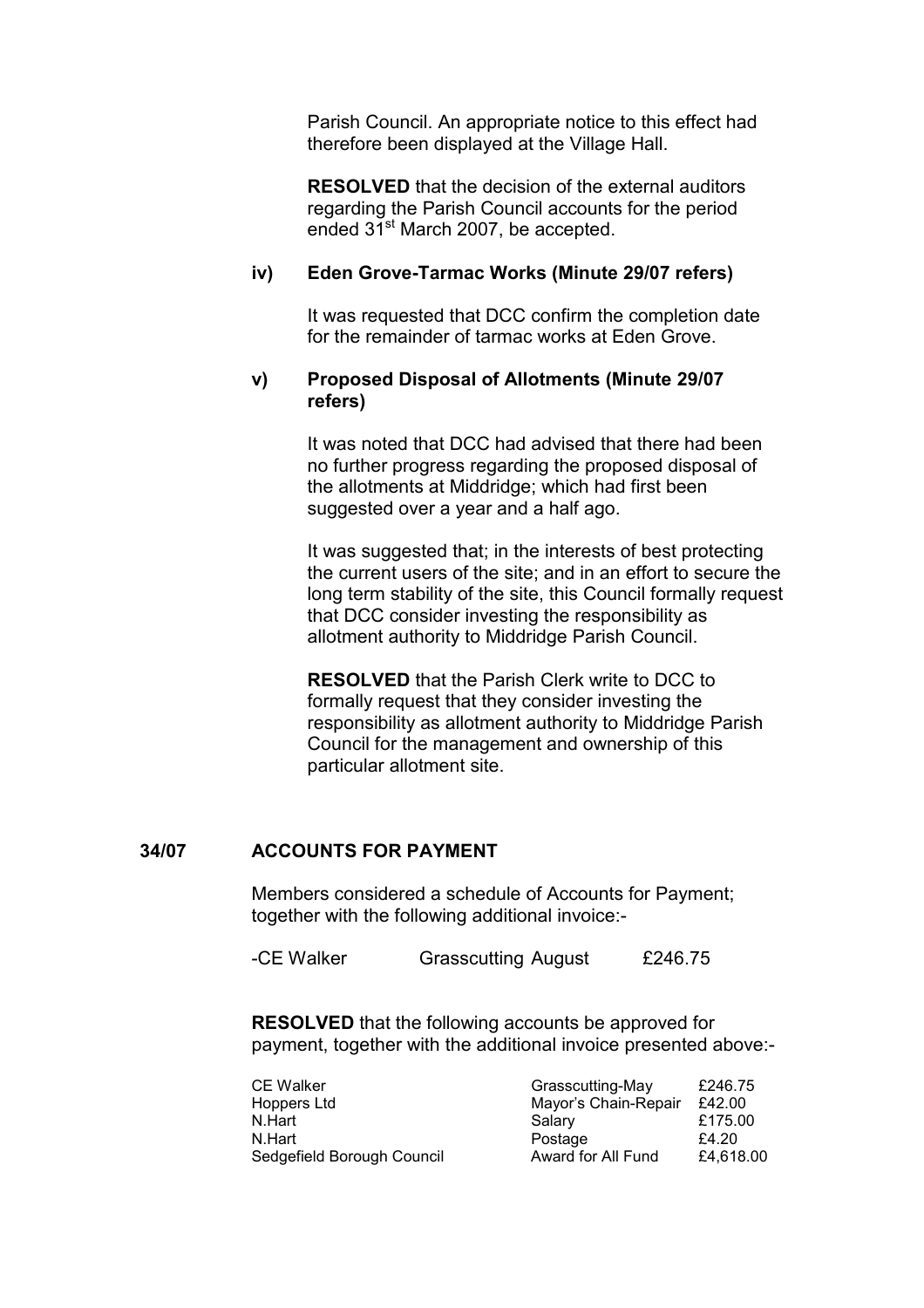#### 35/07 GROUNDS MAINTENANCE & GENERAL REPAIRS

#### i) Bus Shelters

Further to the previously reported condition of the two existing bus shelters within the Parish, the Clerk advised that JWS had carried out an updated inspection regarding the condition of the stone shelter in the presence of members and that members be informed so as to be in attendance and had provided an estimate for the necessary works to each shelter. It was proposed that this estimate be approved and the works be carried out at their earliest convenience.

Members also referred to a missing wooden plank from the bench adjacent the stone shelter; and asked that this repair be also carried out by the contractor.

RESOLVED that the estimate provided for necessary repairs to the two existing bus shelters be approved; and JWS be also asked to carry out essential repairs to the wooden bench adjacent the stone bus shelter.

### 36/07 CHILDREN'S PLAY AREA

The Chair reported on developments regarding the reinstatement of the Play Area following the installation of new equipment.

It was noted when the works commenced, it became evident that the site was not suitable for the proposed cycle ramp and therefore this element of the works had not been undertaken.

Whilst some concerns had been expressed by a resident regarding the disposal of soil around the site, this had been the subject of discussion with the Borough Council; who had confirmed that they were satisfied that this measure was an environmentally friendly way of dispersing the excess soil. This had also been confirmed as such by the Environment Agency.

There still however remained one or two minor reinstatement works that still remained to be completed before the Parish and Borough Council were prepared to 'sign off' the works as complete; and the SBC Project Officer was to speak to the contractor to ensure that these works were completed to all parties satisfaction.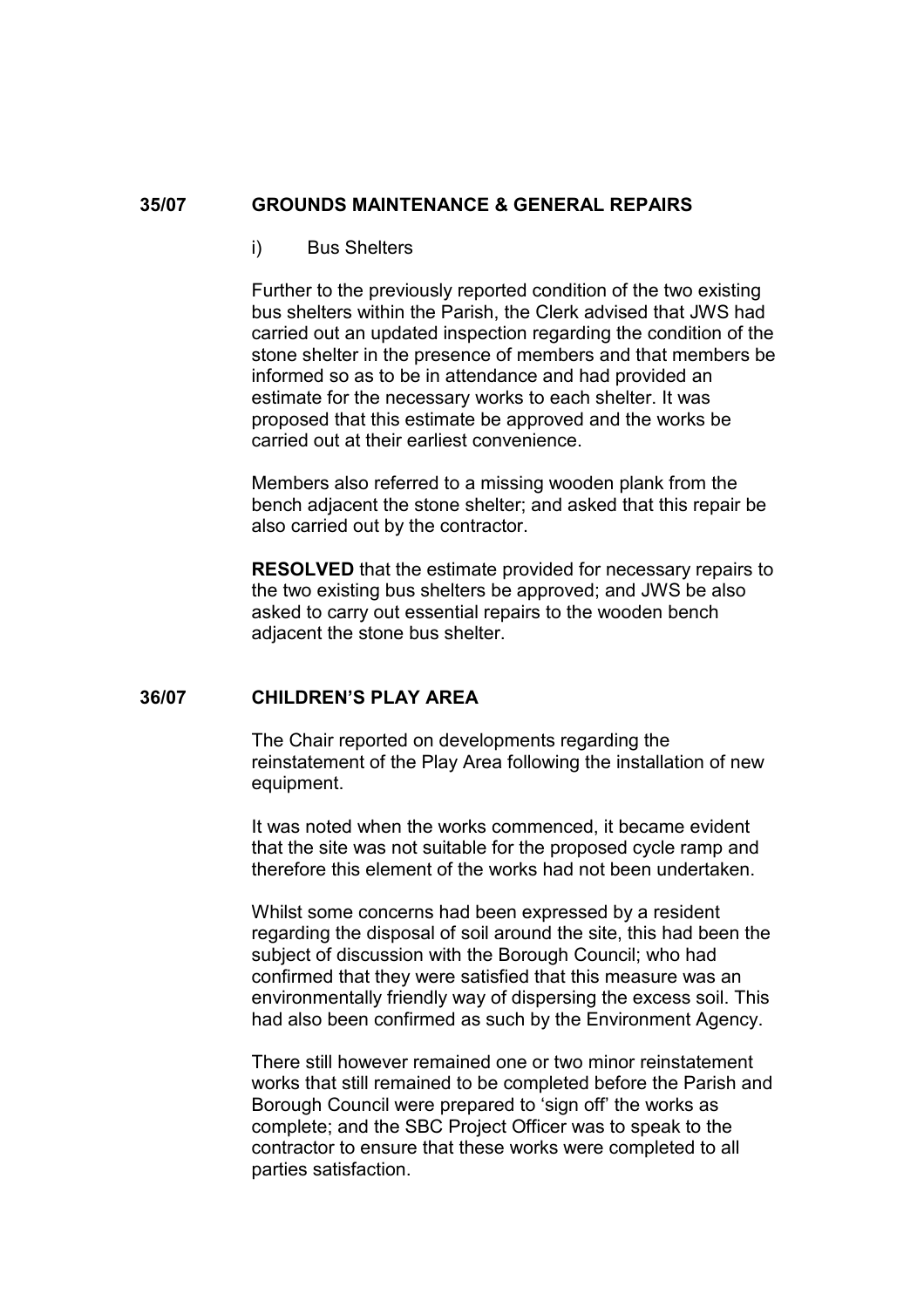The Clerk advised that the Council's Insurers (Zurich) had been advised of the additional pieces of equipment installed on the site; and Zurich had indicated that they would undertake a formal inspection of the site in September and update this Council's insurance schedule accordingly. The Clerk had also requested that Zurich undertake a twice yearly inspection of the equipment; as opposed to the current annual inspection. The National Association of Local Councils had also advised that, in addition to the formal insurance inspections, the Parish Council could consider undertaking its own recorded inspection programme as a means of ensuring the facilities were maintained and safe for use. It was proposed that the Clerk undertake a monthly inspection of the facilities, advise members of any necessary essential works and present the results to members at each meeting.

With regard to any official opening of the refurbished facility, it was noted that SBC had advised that the equipment be allowed to first settle before any such ceremony was undertaken.

Insofar as the facility was concerned generally, Councillor Makinson reported that a neighbour and child had recently been concerned when trying to use the equipment only to find dogs on the play area off their lead; one of whom had behaved a little aggressively towards the neighbour. This had had the effect of putting the neighbour and child off from using the facility since; and it was questioned what action could be undertaken to prevent dog owners allowing their dogs to exercise on the site whilst off their lead. It was proposed that the Clerk consult with the Borough Council and that an appropriate article be placed in the Residents Newsletter asking that people refrain from such practices in the vicinity of the play area.

#### RESOLVED that:-

- 1. The report of the Chairman regarding the on-going reinstatement works at the play area be noted.
- 2. The Clerk undertake a monthly inspection of the facilities and advise members of any necessary essential works and present the results to members at each meeting.
- 3. The Clerk contact the Borough Council regarding appropriate action they would recommend be taken to curb dog owners allowing their dogs to be allowed off their lead on the play area.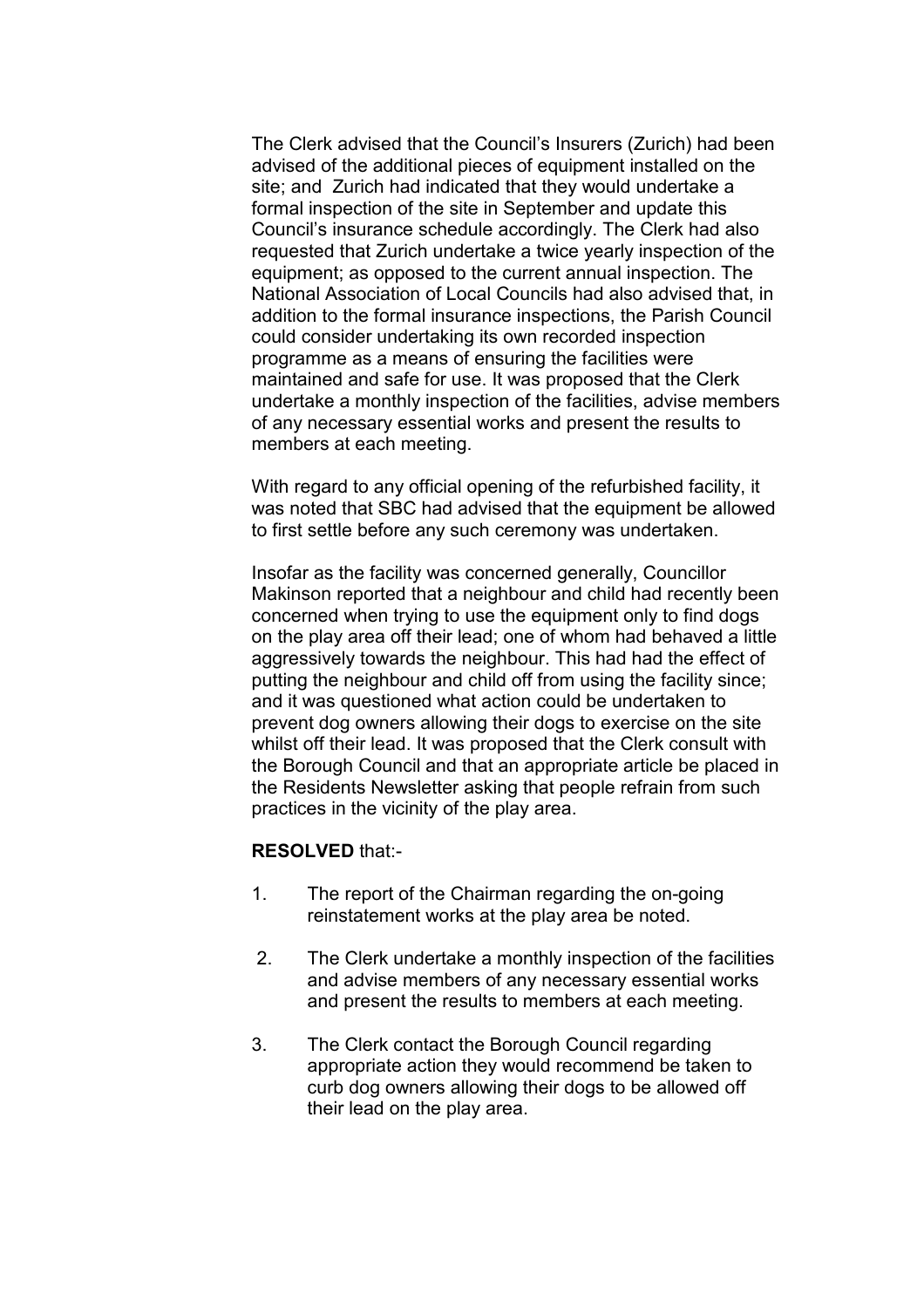4. An appropriate article be placed in the Residents Newsletter asking that people refrain from allowing their dogs to be allowed off their lead on the play area.

## 37/07 GENERAL CORRESPONDENCE

- (i) Durham Policing Authority-Policing Plan 2007-2008
- (ii) Invitations:-

-SBC Mayors Civic Service-9<sup>th</sup> September 2007

Councillors A & J Clarke to attend.

-DCC Parish Paths Partnership-29<sup>th</sup> September 2007 Councillors A & J Clarke to attend.

-Shildon Town Council Charity Night-2<sup>nd</sup> November 2007

-Shildon Civic Carol Service-9<sup>th</sup> December 2007

-SBC Centenary of Wedding Gowns-10<sup>th</sup> October 2007

Councillor Mrs Clarke to attend.

# 38/07 REMEMBRANCE SUNDAY-11TH NOVEMBER 2007

It was proposed that the Parish Council donate £25 towards the cost of a wreath on behalf of the Parish Council.

RESOLVED that the proposed donation be approved.

#### 39/07 CHRISTMAS 2007

It was suggested that, as the works to the Village Hall were nearing completion, it would be an idea to coincide both Christmas celebrations and the opening of the Hall at the same event if possible. Sedgefield Borough Council were understood to be keen to promote the works undertaken to the Hall; and it may be possible to for the Mayor of the Borough Council to be present to mark the occasion.

 The Parish Clerk advised that DCC had quoted for the cost of dressing/undressing a Christmas tree (£278 + VAT); and it was suggested that this work be confirmed and an order be placed with Lyndhurst Nurseries for an appropriate tree.

#### RESOLVED that:-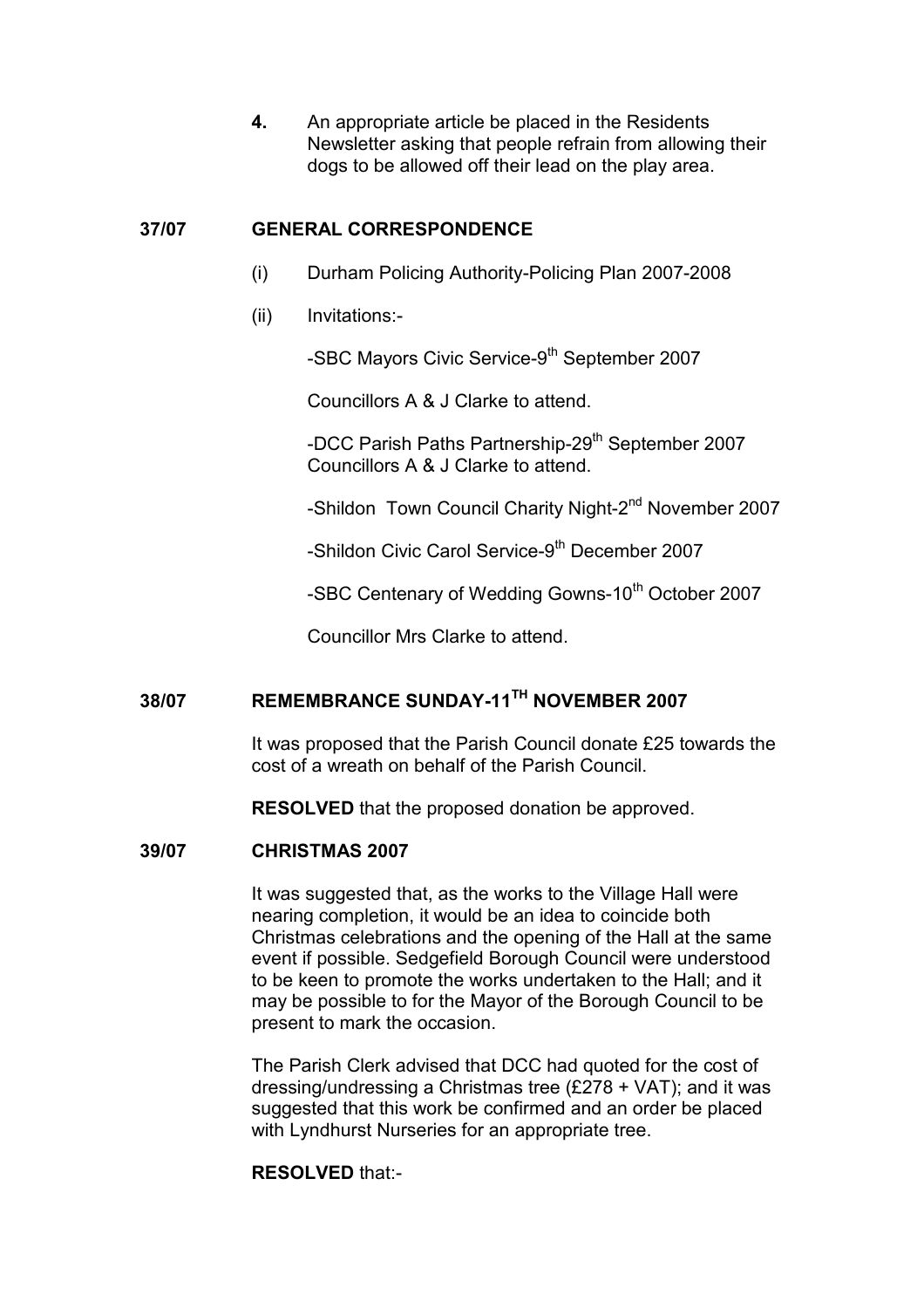- 1. The Parish Council write to the Village Residents Association in support of an official occasion marking the opening of the Village Hall ; to be staged if possible around any Christmas celebration event.
- 2. The Parish Clerk confirm orders for an appropriate Christmas tree; and its subsequent dressing/undressing, with the relevant contractors.

# 40/07 ADDITIONAL ITEMS

(i) Bulb Planting-Trees Outside 2-14 Eden Grove

It was suggested that Sedgefield Borough Council be requested whether they would provide crocus bulbs to the Parish that could then be planted around the base of the trees in the above area. This under-planting was a practice common amongst some authorities and it was felt that it would help to brighten the environment during the Winter months.

(ii) Oak Tree-Village Green

Reference was made to the condition of the Oak Tree on the Village Green, which was reported to have elements of fungal growth on it. It was noted that the growth of the tree, which was planted some 15 years ago, was adjacent a Horse Chestnut tree. It was suggested that members inspect the tree; and should any concerns be noted, contact be then made with Hamsterley Tree Surgeons who had previously carried out work for the Council.

(iii) Millennium Hedge

It was reported that the hedge could now benefit from an inspection with a view to encouraging its future growth. It was requested that contact be made with Sedgefield Borough Council to request that an inspection be carried out on site, in the presence of members.

(iv) Hire of Eldon Parish Church

In lieu of the use of the above premises for the purpose of this meeting, it was proposed that a donation of £15 be made to Eldon Parish Church.

(v) Dog Litter Bin-Proposed Siting